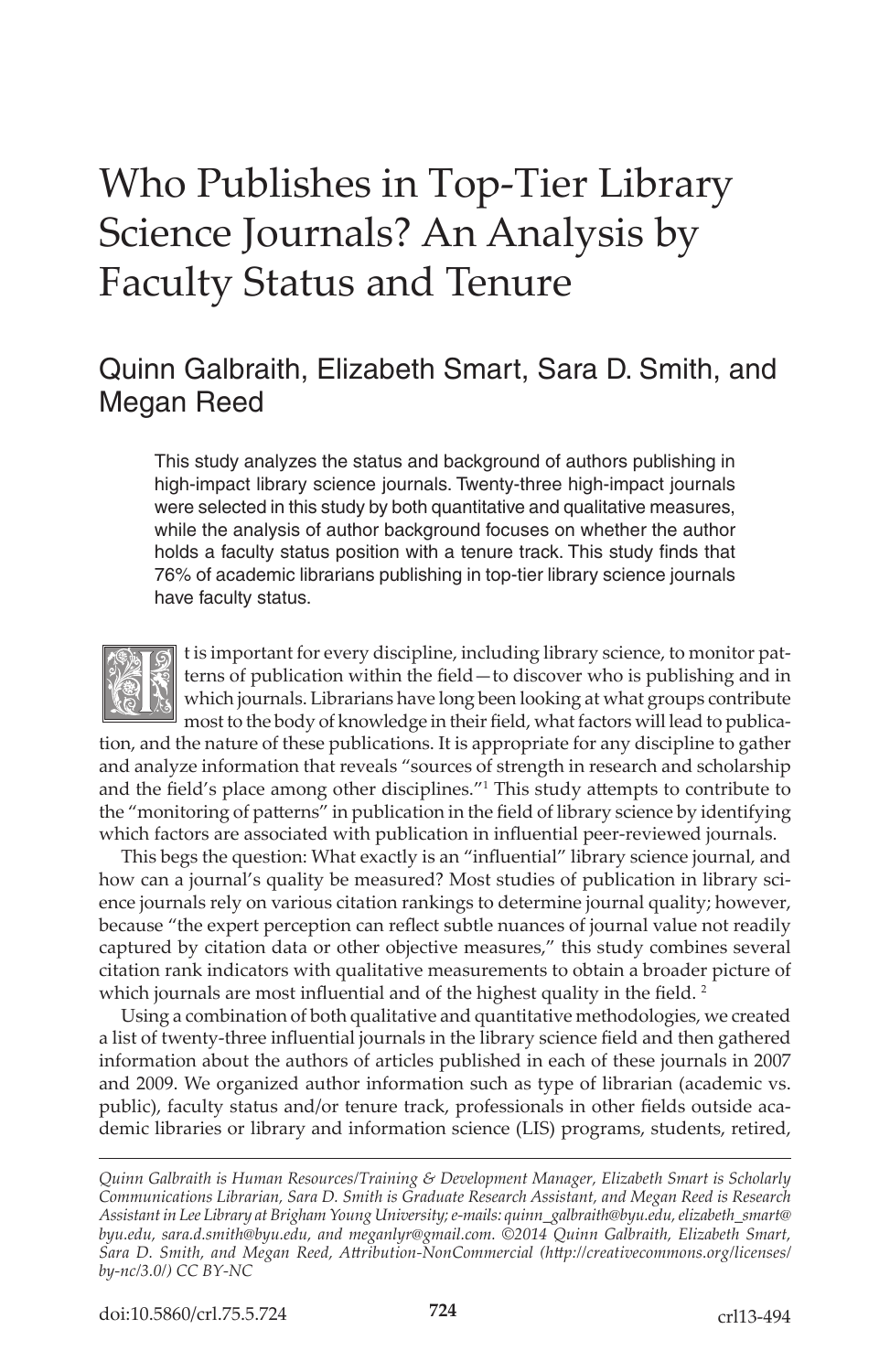public librarians, and more. Our analysis shows that academic librarians who work at institutions with faculty status tend to publish more in influential journals than authors in other groups. These results have important implications within the conversations regarding publication in the library science field and within the debate regarding the appropriateness of extending faculty status to academic librarians, since faculty status is seldom considered as a factor influencing the rate of publication in high-impact journals. The authors hope to show through their studies that faculty status may be considered a significant link for publishing in high-impact journals.

## **Literature Review**

### *Publication Productivity*

Literature describing those who publish in library science journals is voluminous. Because other authors have compiled comprehensive reviews of current literature addressing this topic, we will not attempt to replicate their work. We will, however, attempt to discuss major trends. Most studies fall into one of three groups: groupbased studies in which authors examine the publishing habits of a group of librarians based on geographical area or institution, category studies that look at publications based on type of institution (such as public vs. academic), and journal-based studies, which identify patterns in author and institutional contributions within a specific set of journals.

Group-based studies often look at factors such as faculty status and tenure-track appointments at individual universities and analyze how these factors contribute to publishing rates of academic librarians and professionals. For example, Hart et al. profiled 59 librarians at the Pennsylvania State University Libraries, which requires librarians to actively research and publish their work.<sup>3</sup> This study concluded that requiring publication influenced "both the quantity and the quality of librarians' publications in recent years."4 Henry and Neville explored the research, publication, and service activities of Florida academic librarians through a web-based survey, and their results suggest that librarians' perception of the importance of publishing leads to higher research productivity.<sup>5</sup> Fennewald also studied Pennsylvania State, examining factors that contribute to librarian research.<sup>6</sup> The author suggested that the most significant factors promoting publishing productivity were the institution's expectation that all library faculty participate in research and the collegial support provided through mentoring.

Category-based studies often look for factors that influence authors to publish. For example, Penta and McKenzie looked at characteristics of librarians who contributed to seven library science journals between 1999 and 2003.7 Only 3 percent of articles were authored by public librarians, while 85 percent of the authors were academic librarians or faculty in a LIS master's program. Another study analyzed articles published by college librarians (vs. librarians at universities) in two journals from the years 1986 to 1996 to identify factors that contributed to success in publishing.<sup>8</sup> This study found that in these journals, 8 percent of the articles were written by college librarians, thus confirming the assumption that university librarians tend to publish most often in the library science field. A survey given to these authors showed that the college librarians were least motivated by a pressure to publish due to tenure or promotion; their driving concern was a desire to share ideas and contribute to the conversation in their profession.

Journal-based studies analyze a specific group of journals to look at who is publishing in library literature. This group includes a set of four studies published between 1983 and 2006 analyzing publication patterns of LIS faculty in the United States.<sup>9</sup> Another 2006 study used the same information for the years 2002–2004 and then compared the results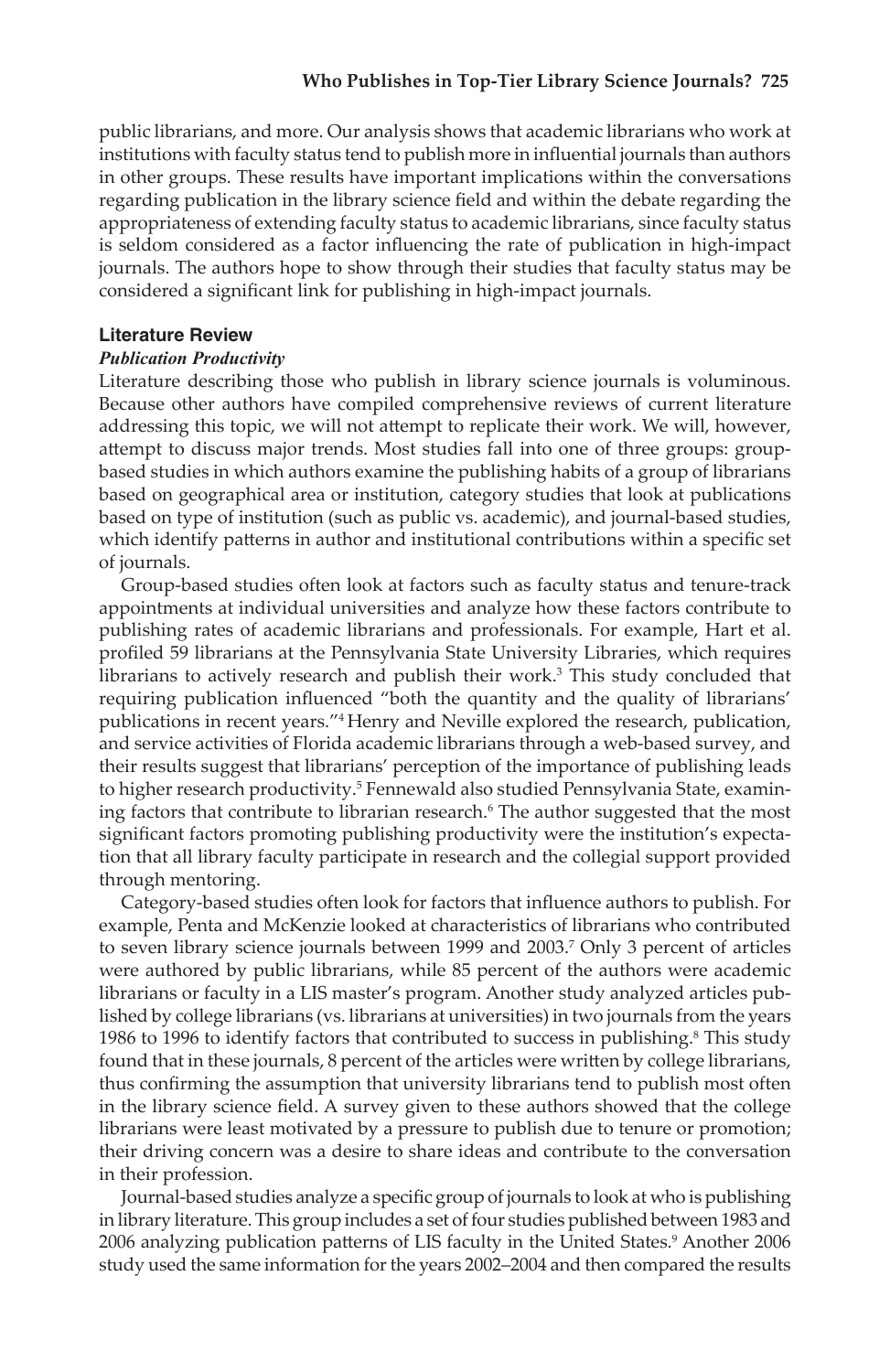#### **726 College & Research Libraries September 2014**

to previous studies done in 1991–1993 and 1995–1997.<sup>10</sup> This study looked at ARL and ACRL institutions and trends, finding that both groups increased in mean total numbers of publications, although the rate of increase has decreased since the 1995–1997 study. Weller, Hurd, and Wiberly looked at articles written by academic librarians in 32 journals for the years 1993–1997; then again in 2006, they completed a follow-up study for 1998 to 2002.<sup>11</sup> They found that the twenty most productive libraries published more than 10 percent of all the articles in the journals they examined. In their conclusion, they state that "One could speculate that faculty status for librarians might have an impact on publication," which sparked the authors' interest regarding the effects of faculty status on publication.12 A 2008 study similar to the Weller, Hurd, and Wiberly study was done by Seaman, who found that 10 percent of academic libraries accounted "for forty-two percent of the author affiliations in the five highest impact journals between 2000 and 2005."<sup>13</sup>

## *Measuring Quality*

A common assumption in the field, and particularly in literature describing publication patterns, is that librarians who publish more often and whose work is most cited "are more effective at influencing the field's body of knowledge than faculty with fewer publications and citations."<sup>14</sup> Therefore, the most influential journals are those whose articles are cited the most often—and citation databases offer a "third-party endorsement of quality"; that is, the journal has a high "impact factor."<sup>15</sup>

 To measure a journal's quality, many previous studies of publication in the library science field have used the Web of Science® (WoS) citation databases, which consist of three citation databases: 1) Science Citation Index Expanded, 2) Social Sciences Citation Index, and 3) Arts & Humanities Citation Index.16 The Web of Science® has often been the standard tool for journal selection, and Seaman notes, "most studies use only one database, the Social Sciences Citation Index, as a resource."17 However, many writers have pointed out, including Nisonger and Reed, the Institute for Scientific Information (ISI; now Thomson Reuters) database coverage is imperfect.<sup>18</sup> Meho and Yang argue that Web of Science® was the standard tool until recently, "primarily because it was the only general and comprehensive citation database in existence."<sup>19</sup>

Some authors also suggest using the Scopus database: Leydesdorff noted that "the two databases (Scopus and the *Science Citation Index*) are both overlapping and complementary,"<sup>20</sup> and Meho and Yang reported that "combining citations from Scopus and WoS increases the number of citations of SLIS [literature] as a whole by 35.1%."21 Thus, it might be beneficial to consult several citation databases when determining journal quality; this is the approach taken by the present study.

Seaman's study made use of the Thomson Scientific's Journal Citation Reports (JCR) to determine the journals his study would consider to be "high impact." Thomson Scientific's impact factor, one of the most frequently used measures to evaluate a journal's quality, is the average number of times a journal's article has been cited—a high-impact factor means that a journal is cited frequently, thus suggesting that it is held with high regard in the field. Seaman notes that, while not all library journals are represented in the JCR, "many of the most respected" are included.<sup>22</sup>

However, the JCR does not directly measure how highly regarded a journal is within the field; a qualitative measurement is required. An attempt to measure journal quality beyond quantitative citation counts was made by Nisonger and Davis, who surveyed ARL library directors and deans of master of library science programs about library science academic journals.<sup>23</sup> In this study, the deans and directors ranked library science journals based on "how important publication in each journal is for promotion and tenure at [their] institution."<sup>24</sup> The results list the top journals according to the perception of library deans and professors.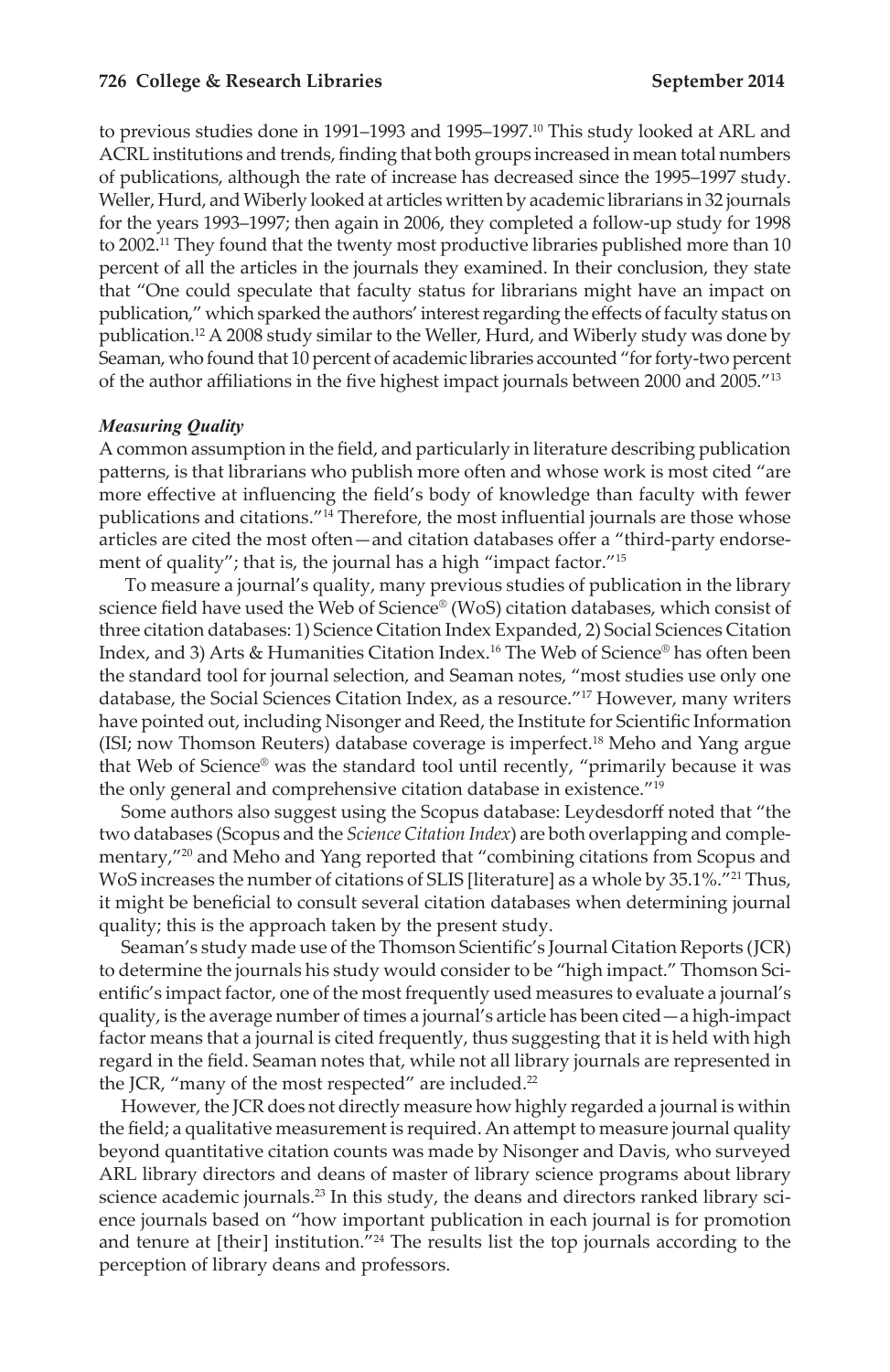### *Faculty Status*

The present study has some implications for the issue of whether or not academic librarians should be awarded faculty status with the same status and similar responsibilities given to teaching professors. This issue has been debated for more than thirty years among librarians, professors, and administrators alike. The popularity and continued relevance of this issue is evident in the number of articles written on this issue—from the 1970s to 2009, more than 100 articles have been published in academic journals exploring, arguing against, or defending the faculty status of librarians. 25 One oft-cited argument both for and against librarian faculty status is the "pressure to publish." The study of librarians at Pennsylvania State University undertaken by Hart et al.—which. again, requires publication—showed that increased pressure to publish results in higher quality and quantity of articles, as did Henry and Neville's similar study of Florida academic libraries.<sup>26</sup> However, these studies can only speak for the culture at individual institutions, not the academic library profession as a whole.

Others have proposed that this pressure harms rather than helps the quality of publications, with "a plethora of dubious material churned out because people have to do it."<sup>27</sup> Another author noted, "libraries would have done just as well had the majority of the articles never been written."<sup>28</sup> The authors have found studies with conflicting results regarding the quality of articles, which is not our main focus at this present time. The present study makes a significant contribution by beginning the conversation about the connection between faculty status and the publication of articles in influential journals. In the Weller, Hurd, and Wiberly article on publication patterns of academic librarians, they state in their conclusion, "One could speculate that faculty status for librarians might have an impact on publication."29 Alternatively, Watson examined English's survey of publications by ARL librarians and concluded, "Among the most productive libraries, librarians who do not have faculty status seem to publish at about the same rate as librarians at institutions where librarians do have faculty status."<sup>30</sup> However, Seaman's more recent study of the top 10 percent of libraries publishing in high-impact journals concludes that he could find no commonality between the top publishing libraries and other factors.

As the authors reviewed Seaman's analysis in preparation for this study, we found that 75 percent of the institutions at which these authors were employed were academic libraries offering faculty status. An additional 16 percent of institutions employed LIS professors with faculty status. Since the beginning of the authors' research, we have found no large-scale studies that look at publishing patterns among academic librarians, some studies of which seem to assume that all academic librarians have faculty status. We found that, of the 36 institutions listed in Seaman's research, there were 31 ARL schools, 23 of which offered faculty status, 8 of which did not offer faculty status.31 There were 5 non-ARL institutions, 4 of which offer faculty status. Upon further analysis, 6 of the institutions that did not offer faculty status to their academic librarians did offer faculty status to their LIS professors. We don't have the detailed analysis of individual authors' biographical information; therefore, we are unable to determine exactly what percent of the authors had faculty status, although we can see that 33 of the 36 institutions offer faculty status either to their academic librarians or to their LIS faculty.

Though we did not initially anticipate including LIS faculty in our analysis, we realized, as we analyzed the data collected in the study, that LIS faculty represent nearly one-fifth of authors included in our sample. We are including data on LIS faculty because they contribute a sizable portion to LIS literature, even though their primary responsibilities in an academic setting are vastly different from academic librarians.

The authors felt there was compelling research to be done. The current study examines the quantity of publications in 23 high-impact journals to determine what role faculty status may play in publication.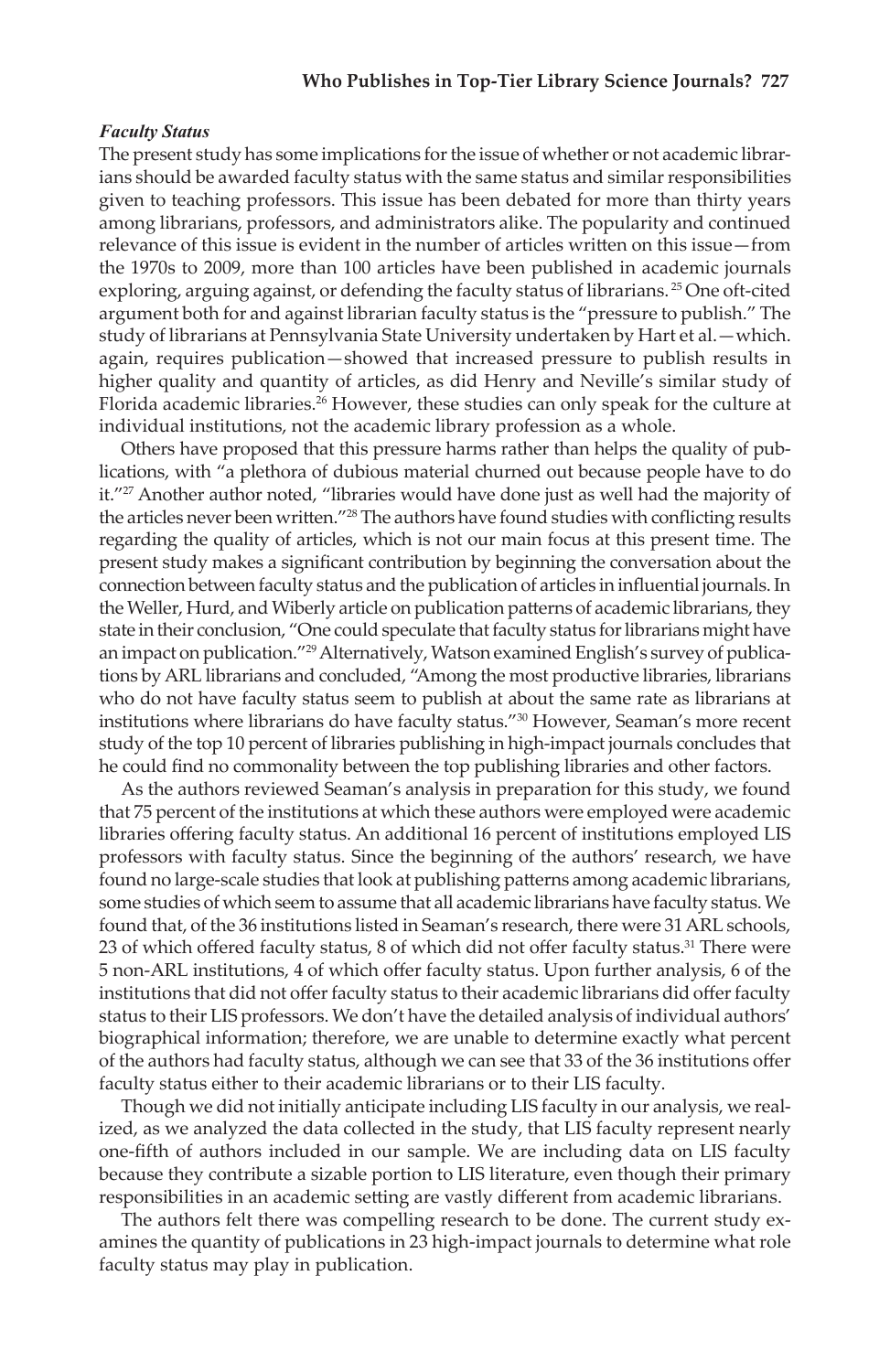## **Methodology**

This study was carried out in two stages. First, we selected 23 high-impact academic journals published in the United States in the field of library science. To consider both quantitative and qualitative measures, we combined citation counts and survey evaluations of journal influence.32 Then we collected and analyzed information about the institutional affiliation, faculty status, and tenure-track appointment of each author published in these journals in 2007 and 2009. This study was approved by the Institutional Review Board of Brigham Young University.

## *Journal Selection*

As discussed in the review of literature, citation databases such as those included in the Web of Science® have been the standard tools used by other researchers in identifying high-impact journals or articles.<sup>33</sup> We decided to consider the Scopus database along with the three Web of Science® databases*.* By using Scopus, which has a broad coverage and an organization similar to that of the Web of Science®, it increases the number of journals considered. Our study uses four journal performance evaluators in addition to the results of a study of journal perception among library and information science faculty.34 The four quantitative rankings include ISI Impact Factor, ISI Five-Year Impact Factor, the Eigenfactor (all from the Web of Science®), and the Scopus rank. Table 1 summarizes these ranking factors. Using four different ranking factors to rank the journals gives a more comprehensive look at which peer-reviewed journals are having the highest impact within the library science field and helps paint a clearer picture of which journals librarians may consider most influential within their field.

To also consider librarian perception of high-impact journals, we looked at the results of the study by Nisonger and Davis, who surveyed ARL library directors and deans of ALA-accredited master of library science (LIS) programs about library science academic journals.<sup>35</sup> Building from Nisonger and Davis, we created a list of the 23 highest-ranking journals according to the four citation counts listed in table 1 and survey results from Nisonger and Davis. Table 2 shows all of the journals that were ranked in the top ten in 2010 according to at least one of these five ranking systems; these are the journals that were included in our study. This list includes only peerreviewed journals—editorial review publications were removed. We consider this list

| <b>TABLE 1</b><br><b>Journal Ranking Factors</b> |                             |                                                                                                                                                                  |                    |  |  |  |  |  |
|--------------------------------------------------|-----------------------------|------------------------------------------------------------------------------------------------------------------------------------------------------------------|--------------------|--|--|--|--|--|
|                                                  | <b>Database</b>             | <b>Evaluation</b>                                                                                                                                                | <b>Time Period</b> |  |  |  |  |  |
| <b>ISI</b> Impact<br>Factor                      | Web of Science $\mathbb{R}$ | Counts the average an article published<br>in the past two years was cited.                                                                                      | 2 Years            |  |  |  |  |  |
| <b>ISI 5-Year</b><br>Impact<br>Factor            | Web of Science®             | Counts the average an article published<br>in the past five years was cited.                                                                                     | 5 Years            |  |  |  |  |  |
| Eigenfactor                                      | Web of Science <sup>®</sup> | Establishes different values for<br>citations according to journal impact.<br>Adjusts for citation patterns among dif-<br>ferent disciplines and self-citations. | 5 Years            |  |  |  |  |  |
| Journal<br>Rank                                  | Scopus                      | Establishes different values for<br>citations according to journal impact.<br>Adjusts for citation patterns among dif-<br>ferent disciplines and self-citations. | 3 Years            |  |  |  |  |  |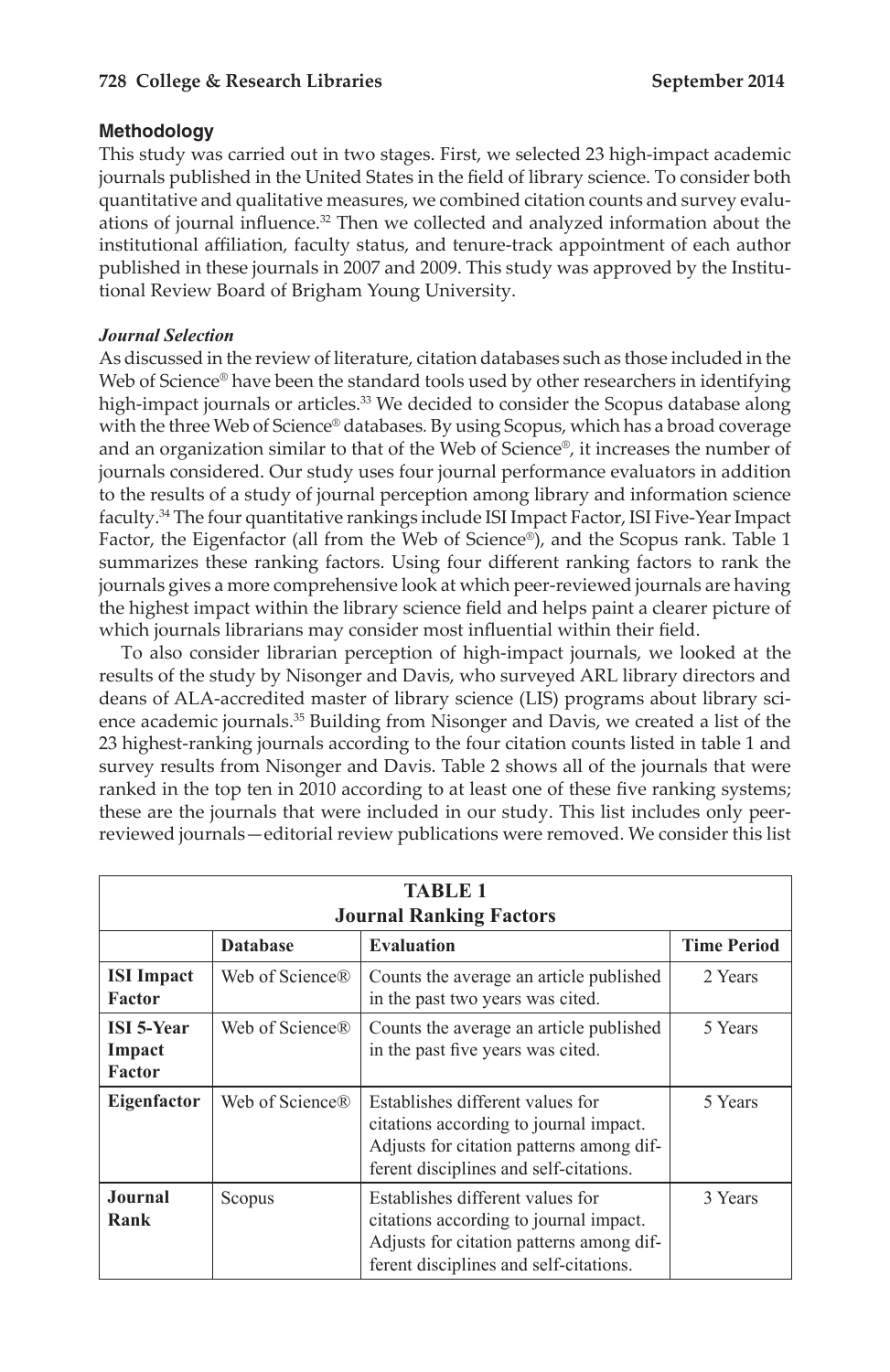### **Who Publishes in Top-Tier Library Science Journals? 729**

of 23 peer-review journals to be a fair, comprehensive list that represents high-impact and well-respected journals in the field of library science.

#### *Author Affiliation and Status*

Our study collected and analyzed information about the authors of articles published in the years 2007 and 2009 in our list of 23 high-impact journals. Those years were chosen because they were recent when the research was gathered (in 2011) and yet allowed time for the articles to be recognized and cited. The population was limited to authors working for institutions in the United States. Only peer-reviewed academic articles were considered; book reviews, editorial writings, and opinions were excluded.

The authors of each article published in the identified high-impact journals in the target years were contacted via e-mail in 2011 and asked to complete a simple demographic survey. Authors who contributed to more than one article were contacted only once, but their responses appear in the data once for every article they authored from the same institution. If it was found that the author of a paper changed positions between 2007 and 2009, the authors accounted for that by looking at their employment status during the publication year. The survey asked recipients to state if they had faculty status and were in a tenure-track position, if they were LIS professors or another position, in which case we asked them to explain further. When we could determine the answers from biographical information included in the published article, the authors were not contacted.

When authors did not respond to the survey, we consulted author biographies, university websites, or an unpublished study conducted at our institution in 2010 to determine the current faculty status and tenure offerings at ARL institutions.<sup>36</sup> This 2010 study consulted an ARL SPEC<sup>37</sup> kit published in 2000 to determine which libraries offered faculty status, and it surveyed all ARL member libraries asking if each offered its librarians faculty status and/or tenure-track positions. Each library that did not respond was contacted individually so that we could collect data for all 124 academic member libraries. For the present study, we consulted these data in determining which libraries offered faculty status and/or tenure-track appointments. We assumed that universities offering faculty status in 2000 and 2010 also offered it in the years of interest (2007 and 2009). If an institution changed its faculty status policy sometime between 2000 and 2012, data for 2007 was not included, and 2009 was assumed close enough to 2010 that the 2010 data was included. We assumed that, if a library offered faculty status, then an author from that institution also had faculty status; however, we recognize that this may not be the case for all librarians and that this is a potential weakness in our study.

Once author information in terms of faculty status and tenure track was established, we combined the data from both 2007 and 2009 and organized it into ten author groups: (a) librarians with faculty status and tenure-track appointments, (b) librarians with faculty status but no tenure-track appointments, (c) librarians with tenure-track appointments but no faculty status, (d) librarians with neither tenure-track appointments nor faculty status, (e) LIS professors, (f) other academic professionals who work at the institution but are neither academic librarians nor LIS faculty, (g) retired librarians, (h) public librarians, (i) students, and (j) other (see figure 1). Chi-square tests of equal variance were performed to determine significance of differences among the number of articles authored by the members of each group. Survey results were analyzed first by comparing across each of these ten groups, then by narrowing down to academic librarians to compare faculty and tenure-track status.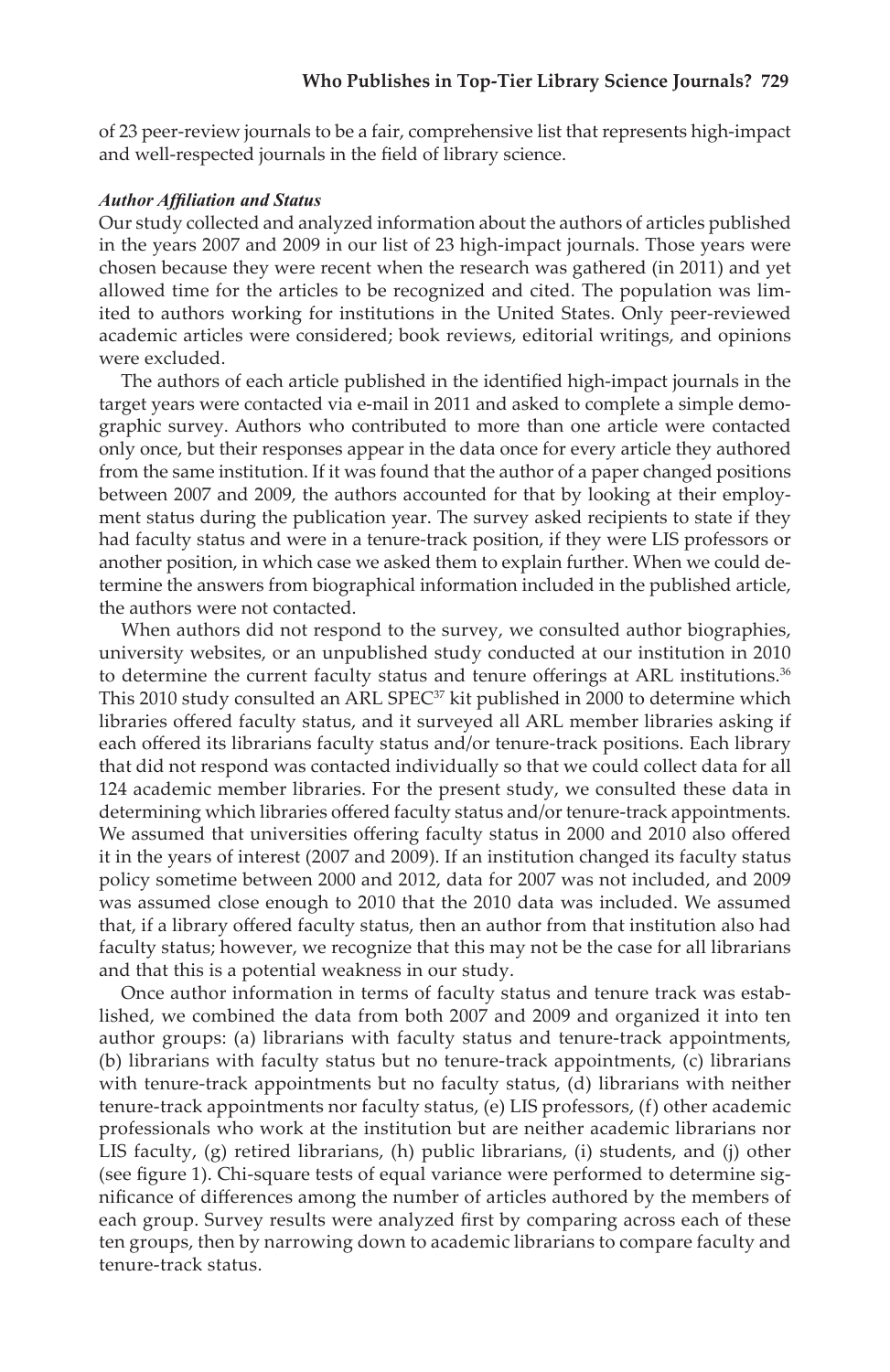| <b>TABLE 2</b>                                                   |                |                                       |                       |                             |                                               |                                           |  |  |  |
|------------------------------------------------------------------|----------------|---------------------------------------|-----------------------|-----------------------------|-----------------------------------------------|-------------------------------------------|--|--|--|
| <b>Journal Rankings for the Year 2010</b>                        |                |                                       |                       |                             |                                               |                                           |  |  |  |
| <b>Journal</b>                                                   | <b>Scopus</b>  | $W0S$ -<br>5-year<br>Impact<br>Factor | $WoS-$<br>Eigenfactor | $WoS$ —<br>Impact<br>Factor | Average<br>Rank by<br>ARL<br><b>Directors</b> | Average<br>Rank<br>by LIS<br><b>Deans</b> |  |  |  |
| Annual Review of<br><b>Information Science</b><br>and Technology | $\mathbf{1}$   | 1                                     | $\mathbf{1}$          | 1                           | 10                                            | 6                                         |  |  |  |
| College & Research<br>Libraries                                  | $\overline{2}$ | 5                                     | $\overline{3}$        | 6                           | $\mathbf{1}$                                  |                                           |  |  |  |
| D-Lib Magazine                                                   | 10             |                                       |                       |                             |                                               |                                           |  |  |  |
| <b>Information Process-</b><br>ing & Management                  |                |                                       |                       |                             |                                               | 3                                         |  |  |  |
| <b>Information Technol-</b><br>ogy and Libraries                 | 6              | $\overline{7}$                        | 9                     | 9                           | $\boldsymbol{7}$                              |                                           |  |  |  |
| Internet Reference<br>Services Quarterly                         | $\mathfrak{Z}$ |                                       |                       |                             |                                               |                                           |  |  |  |
| <b>JASIST</b>                                                    |                |                                       |                       |                             | $\mathfrak{Z}$                                | $\mathbf{1}$                              |  |  |  |
| Journal of Academic<br>Librarianship                             |                | 4                                     | $\overline{2}$        | 3                           | $\overline{4}$                                |                                           |  |  |  |
| Journal of Documen-<br>tation                                    |                |                                       |                       |                             |                                               | 5                                         |  |  |  |
| Journal of Interlibrary<br>Loan, Document<br>Delivery and E      | 9              |                                       |                       |                             |                                               |                                           |  |  |  |
| Libraries & Culture                                              |                |                                       |                       |                             |                                               | 10                                        |  |  |  |
| Library & Informa-<br>tion Science Research                      |                | $\overline{2}$                        | 7                     | $\overline{2}$              |                                               | 4                                         |  |  |  |
| Library Hi Tech                                                  |                |                                       | 6                     | 10                          |                                               |                                           |  |  |  |
| Library Quarterly                                                | 7              | 6                                     | 8                     | 8                           | 6                                             | $\overline{2}$                            |  |  |  |
| Library Resources<br>and Technical services                      |                |                                       |                       |                             | 8                                             |                                           |  |  |  |
| Library Trends                                                   |                | 8                                     | 5                     | $\overline{7}$              | $\overline{2}$                                | 8                                         |  |  |  |
| MIS Quarterly                                                    |                |                                       |                       |                             |                                               | 9                                         |  |  |  |
| Portal                                                           | $\overline{4}$ | 3                                     | $\overline{4}$        | $\overline{4}$              |                                               |                                           |  |  |  |
| Reference and User<br>Services Quarterly                         | 5              | 10                                    |                       |                             | 5                                             |                                           |  |  |  |
| Reference Librarian                                              | 8              |                                       |                       |                             |                                               |                                           |  |  |  |
| Reference Services<br>Review                                     |                |                                       |                       |                             | 9                                             |                                           |  |  |  |
| Scientometrics                                                   |                |                                       |                       |                             |                                               | $\tau$                                    |  |  |  |
| Serials Review                                                   |                | 9                                     | $10\,$                | 5                           |                                               |                                           |  |  |  |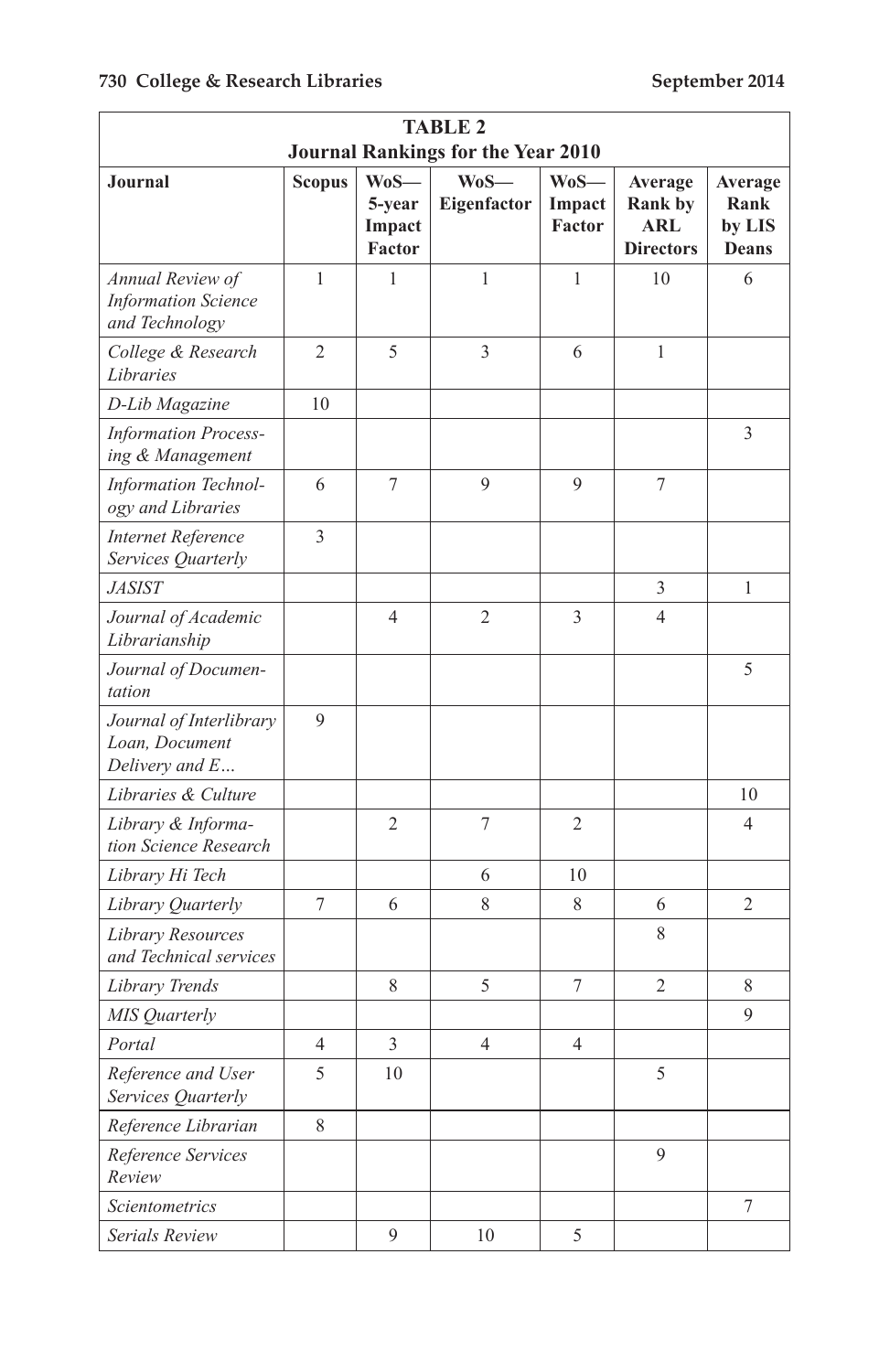## **Results**

Of the authors whose work appeared in 2007 and 2009 in the 23 identified high-impact journals, 1,986 were affiliated with U.S. institutions—992 in 2007 and 994 in 2009. Of the 1,712 surveys sent, 595 authors answered, with a response rate of 35 percent. Information for the remainder of the individuals in the present study was gathered by the researchers as described in the methodology. Overall, data from 1,806 authors were used (this number includes authors who published more than one article per occurrence).

## *Total Authors*

Figure 1 shows the number of authors that fall into each of the ten author groups. The graph shows that there is a large difference between the numbers of authors in each group. The largest group of authors is (a) librarians with both faculty status and tenuretrack positions with 457, which accounted for 27 percent of all authors represented, with (f) other academic professionals coming in second with 365, accounting for 21 percent.

If articles by professors in the graduate library science programs in group (e), who also have faculty status and tenure-track positions, representing 19 percent of authors, are added into group (a), then those publishing with faculty status in tenure-track positions account for 48 percent of authors in this study. This count also shows that, in these high-impact journals, library professionals outnumber authors not associated with the library science profession. The lowest numbers represented were (g) retired librarians (21 at 1.2%) and (h) public librarians (16 at 1%). The chi-square test for equal proportions shows that differences between the groups are statistically significant at *p* < .0001.

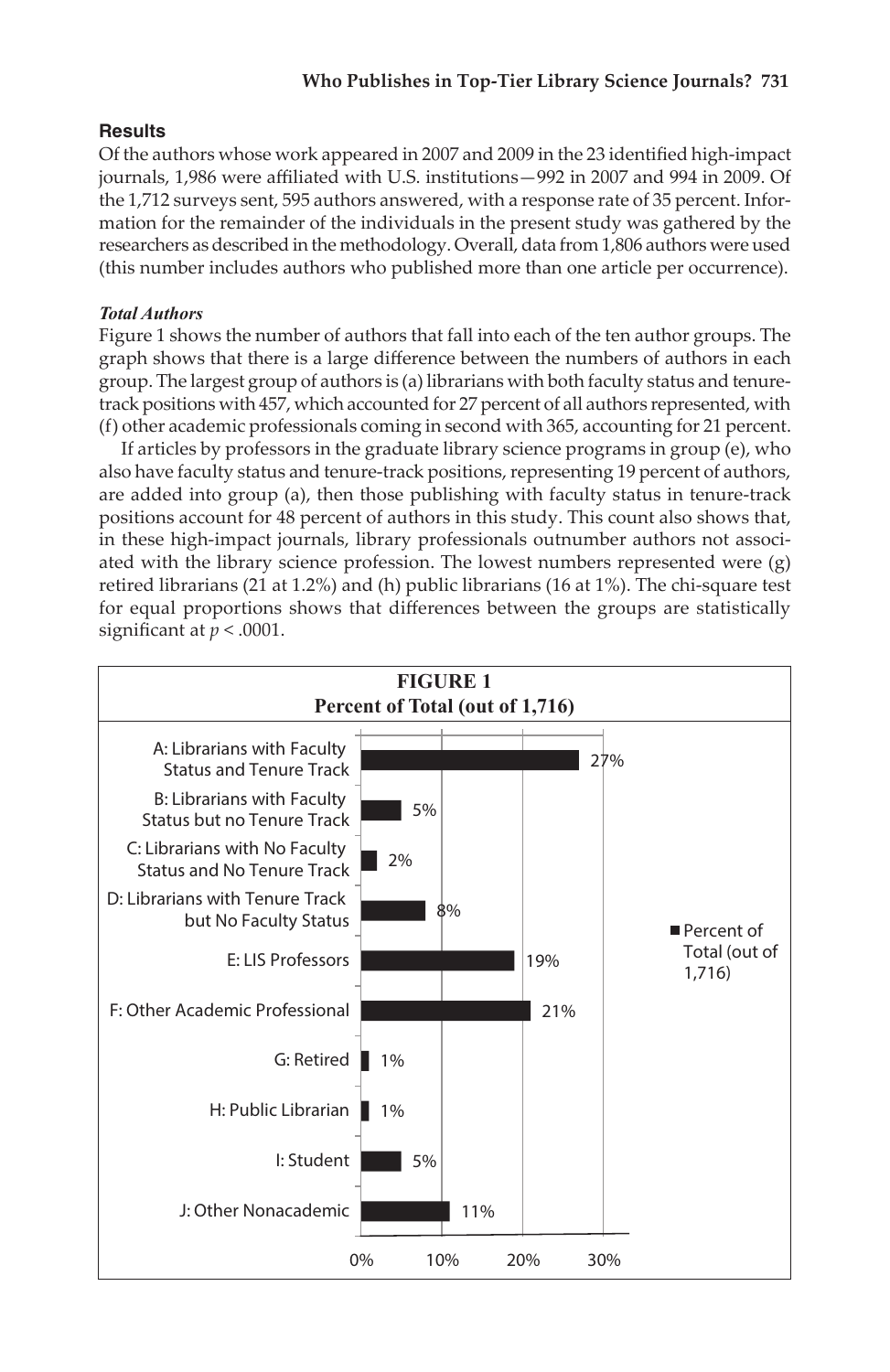## **732 College & Research Libraries September 2014**

## *Academic Librarians*

Isolating data from academic librarians also reveals some interesting results. Figure 2 includes only academic librarians (group [a] through [d]). In figure 2, those with faculty status and tenure- track appointments represent the largest group of academic librarians published in the top journals, far exceeding any other group at 64 percent. Among academic librarians, more than three times as many librarians with faculty status and tenure-track appointments were represented. The group with the number of articles that comes the closest is (b) librarians who have faculty status but not a tenure-track position at 12 percent. When combined together, librarians with faculty status who may [group (a)] or may not [group (b)] have tenure-track positions account for 76 percent of academic librarians publishing. These results suggest that librarians with faculty status tend to publish the most out of other types of academic librarians in high-impact journals. A chi-square test for equal proportions, which generated a *p* value of <.0001, shows that the association between authors published and faculty status is statistically significant. However, we cannot conclude that the publishing rates are different between faculty statuses because we do not know what percent of the population of academic librarians have faculty status and tenure-track positions and what percent have faculty status but no tenure-track appointment.



## *Considering Tenure-Track Appointments*

The results also show that there are greater percentages of librarian authors who had tenure-track appointments than those who did not. The chi-square test for equal proportions between number of academic librarian authors published and academic librarian authors with and without tenure-track appointments generated a *p* value of <.0001, showing a statistically significant difference between total papers published by those with tenuretrack appointments and those without tenure-track appointments. The total number of authors with tenure-track positions in our study (a combination of groups a and d) was 591 (83%) (referring again to figure 2), and those without tenure-track positions (groups a and b) was 119 (16%). These numbers show that, of all library science professionals who published in high-impact journals, the majority have or are working toward tenure.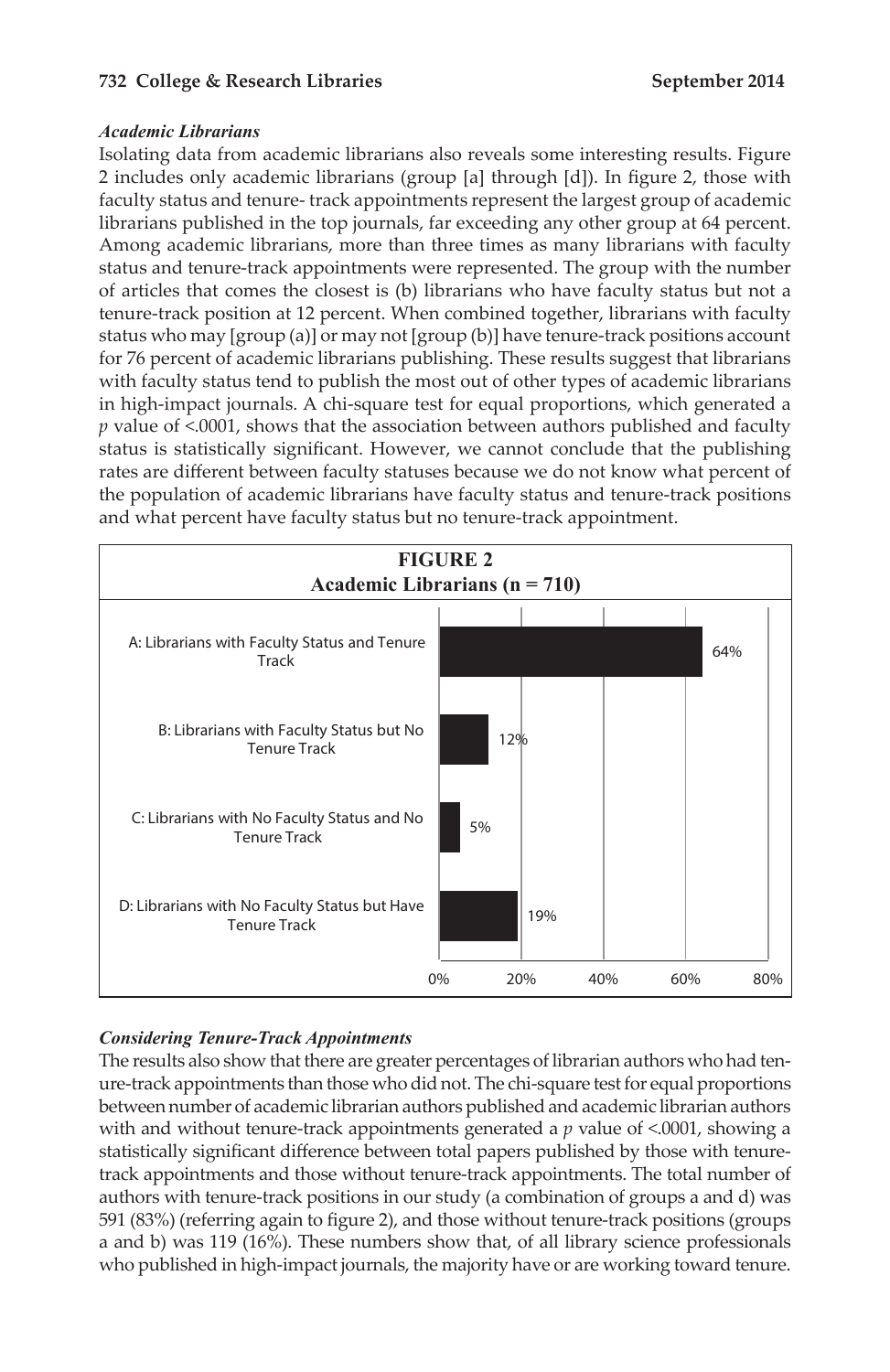## **Discussion**

Overall, our results suggest that academic librarians with faculty status and tenure-track positions are publishing the most regularly in high-impact peer-reviewed journals than other academic librarians. This makes sense, given that librarians in this group usually work in a "publish or perish" world. The unique contribution that our methodology makes is to show that the academic librarians with faculty status and tenure-track appointments are not only publishing more but are publishing more in journals that can be considered high-impact or influential using at least one of four measurements. The results show an association between librarian faculty status and tenure-track appointments and publication in a high-impact library science journal. Again, this association cannot be touted as causation, but these results may have something significant to say not only within the realm of studying who is publishing in which journals, but within the debate in the literature over the role of faculty status and tenure-track appointments among academic librarians.

## *Comparison to ARL Faculty Status and Tenure-Track Offerings*

The faculty status and tenure-track offerings of the ARL-accredited libraries, as reported by the Galbraith, Lemon, and Rowe study, provide an interesting comparison to our data.<sup>38</sup> According to this study, 49 percent of ARL libraries provide faculty status and tenure-track appointments, 10 percent provide faculty status but no tenure-track appointments, 37 percent do not provide faculty status or tenure-track appointments, and 4 percent do not provide faculty status but do provide tenure-track appointments. Comparing data between the present study and data our institution collected in the Galbraith et al. study brings up several questions.<sup>39</sup> For example, why do 37 percent of the ARL libraries provide no faculty status or tenure-track positions, and yet in our study only 13.1 percent of the authors were similarly categorized as not having faculty status or tenure-track positions? No conclusions, however, can be made because we do not know what percentages of librarians from each ARL library are in the group of subjects. Further studies looking into this issue would be beneficial.

## *Contribution to Other Studies*

The results of our study make a significant contribution to the discussion of which factors most influence publishing among academic librarians, particularly the study contributed by Seaman (2008). This researcher analyzed the authors who published in five library journals—selected because they consistently had high citation rankings—between 2000 and 2005 and identified which institutions were most commonly represented in these journals. He took the list of the top 10 percent most represented institutions, 38 in total, and attempted to find a relationship or common factor shared by each to help explain what factors can lead to high rates of publication in quality journals. The factors he examined included ARL membership, the presence of a PhDgranting library school, and the total number of librarians. Seaman concluded that around "ten percent of institutions account for over forty percent of the primary and secondary author affiliations, [suggesting] that a handful of North American libraries regularly produce high-quality scholarship."<sup>40</sup>

Nevertheless, Seaman could not find a singular defining characteristic shared by these libraries:

However large universities and small colleges are represented in the top ten percent and both private and public institutions are also represented. There are libraries with over 200 professional staff and others with fewer than fifty. There are libraries with ready access to PhD-granting library schools and those without. Some libraries offer tenure, while others do not.<sup>41</sup>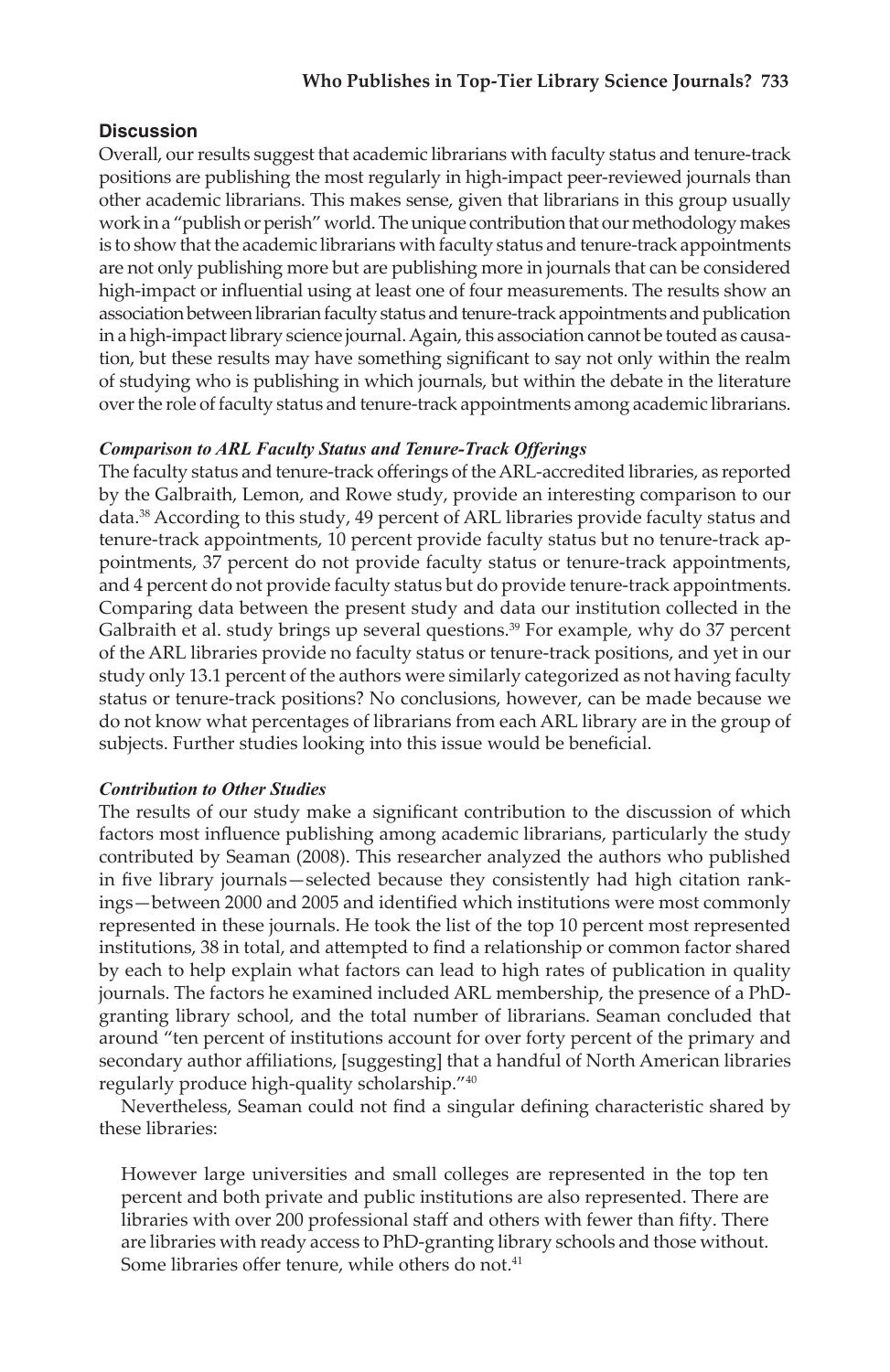#### **734 College & Research Libraries September 2014**

But if we look at Seaman's results in light of the results of the present study, we find that the defining factor may be the offering of faculty status. As previously explained, 91 percent of the listed institutions in his study offer faculty status to academic librarians (75%) and LIS professors (16%)—showing that Seaman's research, in a way, corroborates the conclusions of the present study, thus suggesting that faculty status is an important consideration in a conversation about not only publication quantity but publication quality.

## **Conclusion**

This study adds to recent research and conversations within the library science field about who is publishing in the field and the role of librarian faculty status in encouraging publication. In our list of 23 high-impact library journals, a significant majority of the academic librarians published were offered faculty status at their institutions. While many in the conversation regarding the appropriateness of faculty status for librarians have suggested that the "pressure to publish" produces a high quantity of low-quality articles, our results, combined with a new analysis of the Seaman (2008) study, suggests that faculty status may actually encourage publication in the most respected journals.

#### **Notes**

1. Stephen E. Wiberley Jr., Julie M. Hurd, and Ann C. Weller , "Publication Patterns of U.S. Academic Librarians from 1998 to 2002," *College & Research Libraries* 67, no. 3 (May 2006): 205–16.

 2. Thomas E. Nisonger and Charles H. Davis, "The Perception of Library and Information Science Journals by LIS Education Deans and ARL Library Directors: A Replication of the Kohl– Davis Study," *College & Research Libraries* 66, no. 4 (July 2005): 341–77.

 3. Richard L. Hart, "Scholarly Publication by University Librarians: A Study at Penn State," *College & Research Libraries* 60 no. 5 (Sept. 1999): 454–62.

4. Ibid.

 5. Deborah B. Henry and Tina M. Neville, "Research, Publication, and Service Patterns of Florida Academic Librarians," *Journal of Academic Librarianship* 30, no. 6 (Nov. 2004): 435–51.

 6. Joseph Fennewald, "Research Productivity Among Librarians: Factors Leading to Publications at Penn State," *College & Research Libraries* 69, no. 2 (Mar. 2008): 104–16.

 7. Michelle Penta and Pamela J. McKenzie, "The Big Gap Remains: Public Librarians as Authors in LIS Journals, 1999—2003," *Public Library Quarterly* 24, no. 1 (Jan. 2005): 33–46.

 8. Mickey Zemon and Alice Harrison Bahr, "An Analysis of Articles by College Librarians," *College & Research Libraries* 59, no. 5 (Sept. 1998): 421–31.

 9. Robert M. Hayes, "Citation Statistics as a Measure of Faculty Research Productivity," *Journal of Education for Librarianship* 23, no. 3 (Winter 1983): 151–72; John M. Budd and Charles A. Seavey, "Characteristics of Journal Authorship by Academic Librarians," *College & Research Libraries* 51, no. 5 (Sept. 1990): 463–70; John M. Budd and Charles A. Seavey, "Productivity of US Library and Information Science Faculty: The Hayes Study Revisited," *Library Quarterly* 66, no. 1 (Jan. 1996): 1–20; Denice Adkins and John Budd, "Scholarly Productivity of U.S. LIS Faculty," *Library & Information Science Research* 28 no. 3 (Autumn 2006): 374–89.

10. Adkins and Budd, "Scholarly Productivity of U.S. LIS Faculty," 374–89.

11. Ann C. Weller, Julie M. Hurd, and Stephen E. Wiberley Jr., "Publication Patterns of U.S. Academic Librarians from 1993 to 1997," 352–62; Wiberley, Hurd, and Weller, "Publication Patterns of U.S. Academic Librarians from 1998 to 2002," 205–16.

12. Weller, Hurd, and Wiberly, "Publication Patterns of U.S. Academic Librarians from 1993 to 1997," 360.

13. Scott Seaman, "North American Institutions Most Frequently Represented in High-Impact Library Journals," *LIBRES Library and Information Science Research Electronic Journal* 18, no. 2 (Sept. 2008): 1–19.

14. Denice Adkins and John Budd, "Scholarly Productivity of U.S. LIS Faculty," 374–89.

15. Seaman, "North American Institutions," 2.

16. For example, John M. Budd, "Faculty Publishing Productivity: Comparisons over Time," *College & Research Libraries* 67, no. 3 (May 2006): 230–39; Louis Buttlar, "Analyzing the Library